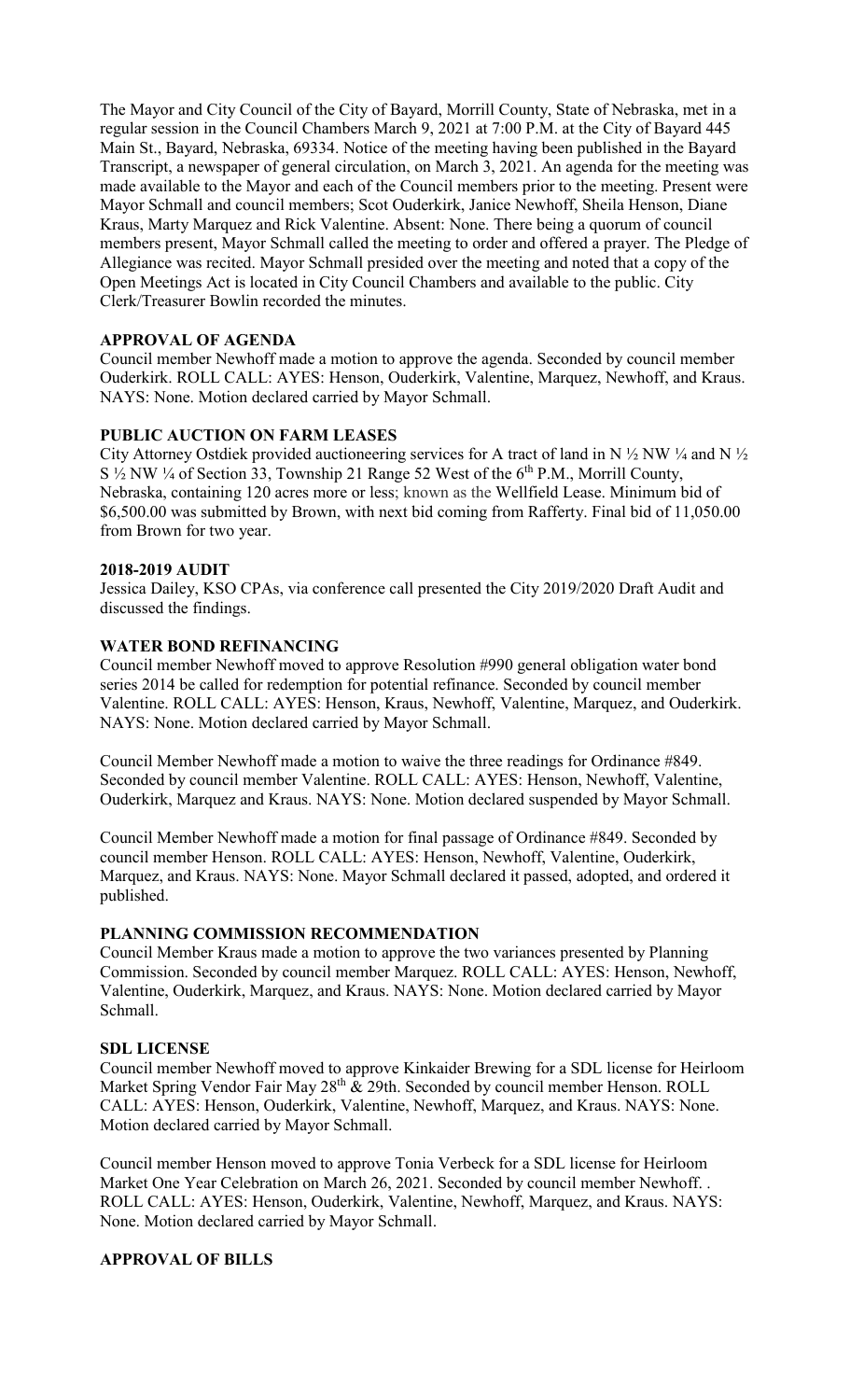Council member Marquez moved to approve all city bills and claims as presented. Seconded by council member Ouderkirk. ROLL CALL: AYES: Henson, Newhoff, Kraus, Valentine, Marquez, and Ouderkirk. NAYS: None. Motion declared carried by Mayor Schmall. Accelerated Receivables \$94.88, Advancing Technology \$150.00, AFLAC \$1,098.78, AST \$49.90, Bayard Automotive \$171.44, Tiger Paws \$1,051.36, Black Hills Energy \$3,078.25, Bluffs Sanitary \$196.00, Border States \$1,253.08, Capital Business Systems \$138.30, Centurylink \$129.50, Charter \$1,578.44, Child Support of WY \$298.14, Chimney Rock PPD \$139.75, City of Gering \$11,152.56, Connecting Point \$43.98, Culligan \$147.00, Darley \$231.70, Dollar General \$10.45, Douglas Kelly Ostdiek \$1,406.25, Enviro Service \$40.00, Farmers Irrigation \$441.50, Ferno \$20,850.48, Fluent IMS \$1,100.00 Food Network Magazine \$27.97, General Consolidated \$502.38; Great America \$235.00, Ideal Linen \$300.47, Ingram \$448.10, Chris Keller \$83.41, League of NE Mun. \$360.00, Morrill Co Attorney \$150.00, Morrill Co Sheriff \$1,000.00, MEAN \$39,123.40, NE Child support \$1,269.72, NE Dept of Health & Human Services \$40.00, NE Public Health \$151.00, NPPD \$49.50, Nippon Life Benefits \$643.50, Northwest Pipe \$1,073.11, One America \$1,884.71, Panhandle COOP \$918.00, Jason Perkins \$17.75, Pioneer Woman \$20.00 Regional West \$69.30, Rocky Mountain Air \$124.70, Sandry Fire \$881.00, Ryan Sharp \$81.36, Simon \$1,696.90, SparqData \$3,000.00, Star Herald \$9.84, Transcript \$245.80, US Bank \$1,161.30, Viaero Wireless \$293.23, Robin Viall \$32.98, Western States Bank \$160.00, Payroll \$47575.252. Total =\$154,455.54.

# **CHIMNEY ROCK VILLA**

#### Director's Report

- 1. We are still COVID free and green! Visitations seem to be going well.
- 2. I am getting quotes to paint and get new flooring for the Villa in preparation for the 50<sup>th</sup> anniversary. I'm hoping the \$100 bill I planted will start sprouting soon!
- 3. We have received our official Statement of Deficiencies from our annual survey. There were no surprises. So we are working on our Plan of Correction and will submit that to the State next week.
- 4. We will be hosting eight CNA students on the  $9<sup>th</sup>$  to do their testing. We cleaned out and painted the big back room. I'm hoping we can do some more teaching this year.
- 5. I have been taking our new director of rehab around to our local hospitals and introducing him to the discharge planners. We take a goodie bag for them also. Hoping to strengthen relationships and gain some referrals.
- 6. The high school kids came up before the Winter Royalty dance so the residents could see them all dressed up.
- 7. I encourage you all to become familiar with LB408 and contact Senator Erdman. This bill will affect all of us.

Council member Newhoff moved to approve the Chimney Rock Villa Bills & Claims in the amount of \$217,611.81. Seconded by council member Ouderkirk. ROLL CALL: AYES: Henson, Newhoff, Ouderkirk, Kraus, Marquez, and Valentine. NAYS: None. Motion declared carried by Mayor Schmall.

## **DEPARTMENT HEAD MONTHLY REPORTS**

Utility Superintendent Coolidge and Police Chief Douglass were present available for questions.

- **UTILITY REPORT –** Installed new water service and pit, swept streets, thawed multiple water meters after the extreme cold, equipment maintenance, set pole and hooked up electricity, took water samples, cleaned shop, picked up new transformers.
- **PARK REPORT** –Jeff Smith still out. Office staff has been looking at some grant possibilities.
- **POLICE REPORT** 35 assist the public; 11 assist other agencies; 0 accident investigations; 2 citation violation; 9 warning violation; 6 complaints; 9 investigations.
- **LIBRARY REPORT –** There were 632 books checked out, the computer was used 23 times, 102 books checked out through overdrive, hosted elementary school staff for online training, taught summer reading craft to other libraries, were awarded a grant from Nebraska Public Service Commission up to \$2,150.50 for E-rate funds, also awarded Kreutz Bennett grant.
- **OFFICE REPORT –** Planning Commission Meeting, LB840 Meeting, on-going garbage issues, monthly reports, bank recons, Payroll, Website additions, Ordinances; Ongoing EPA assessments and grant work.
- **BAYARD FIRE DEPT REPORT**  Chiefs Report: 1 Structure fire, 1 Call, 11 People, 11 Man hours; Rescue Report: 4 Transports to RWMC, 1 Fire Stand-by 2 Patient Refusals – 7 Calls, 108 Miles with patient, 220.5 miles without patient, 8 hours in service; Training Report: 1 Structure fire  $\&$  air flow – 11 people 4 man hours.